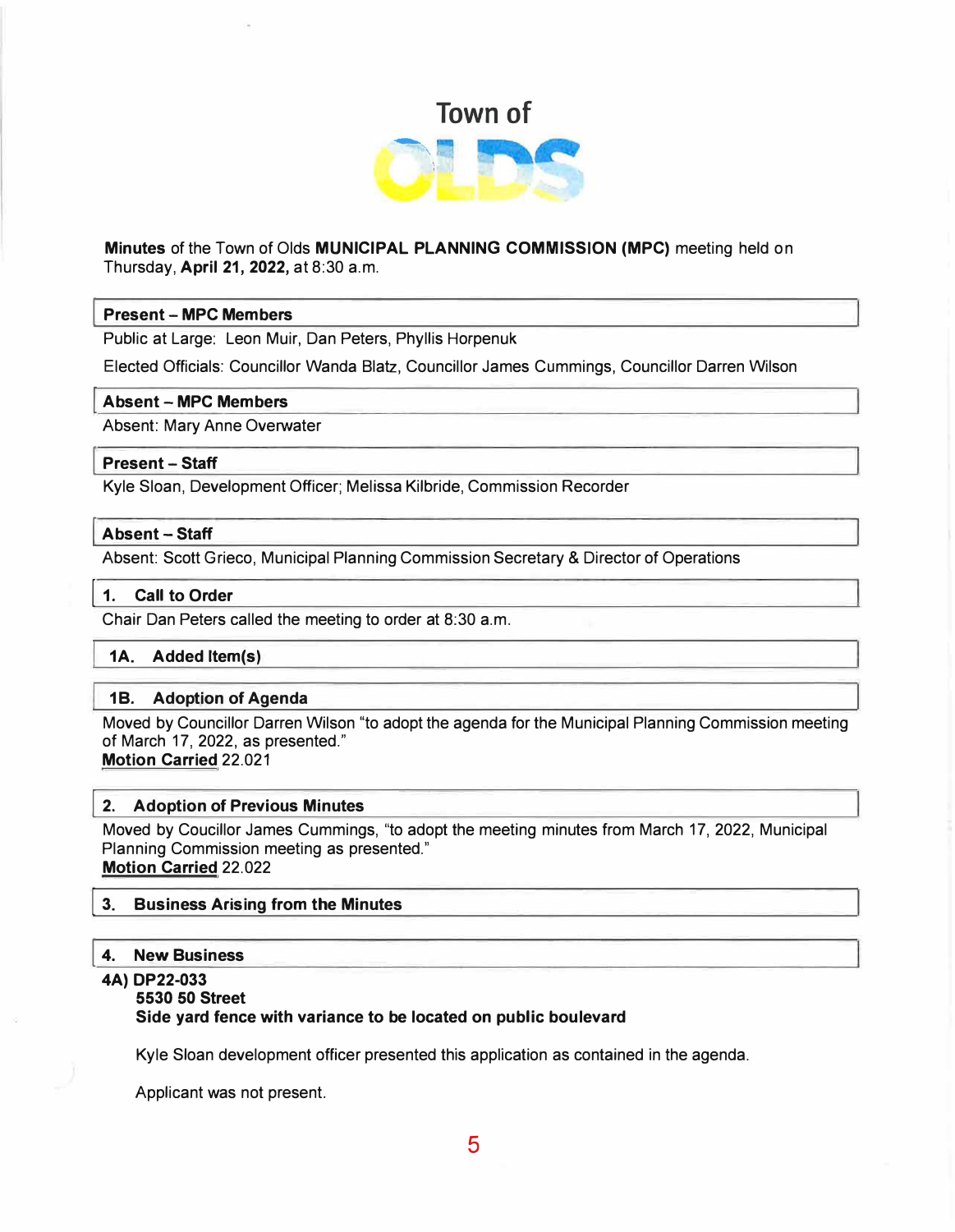\*Moved by Commissioner Leon Muir, "that the Municipal Planning Commission refuse Development Permit Application DP22-033, citing the following reasons:

- 1) A fence can reasonably be constructed along the side property line without the need for the variance requested.
- 2) The rationale provided by the applicant does not sufficiently support the relaxation of the regulations in the Town of Olds Land Use Bylaw.

## Motion Carried 22.023

#### 4AlDP22-034

51 Hawthorn Way Home Occupation Class 2

Kyle Sloan development officer presented this application as contained in the agenda

Applicant was not present.

Moved by Councillor James Cummings, "that the Municipal Planning Commission approve Development Permit Application DP22-034 as presented, subject to the added conditions listed in the attached draft Development Permit, as amended to include the added condition below"

> 1) The applicant shall provide four (4) off-street parking spaces on the property. As the attached garage would be used for the operation of the business, it cannot be included in the number. An additional space for two (2) off-street parking spaces at the rear of the property shall be developed.

#### Motion Carried 22.024

#### 4AlDP22-037

#### 7 Mountain View Close Home Occupation Class 2

Kyle Sloan development officer presented this application as contained in the agenda.

Applicant was not present.

Moved by Councillor Wanda Blatz "that the Municipal Planning Gommission approve Development Permit Application DP22-037 as presented, subject to conditions listed in the attached draft Development Permit" Motion Carried 22.025

#### 4A) DP22-040

# 6308 46 Street Dwelling unit for the occupancy of the owner, operator, or caretaker

Kyle Sloan development officer presented this application as contained in the agenda.

Applicant was/ was not present.

Moved by Commissioner Leon Muir, "that the Municipal Planning Commission approve Development Permit Application DP22-040 as presented, subject to conditions listed in the attached draft Development" Motion Carried 22.026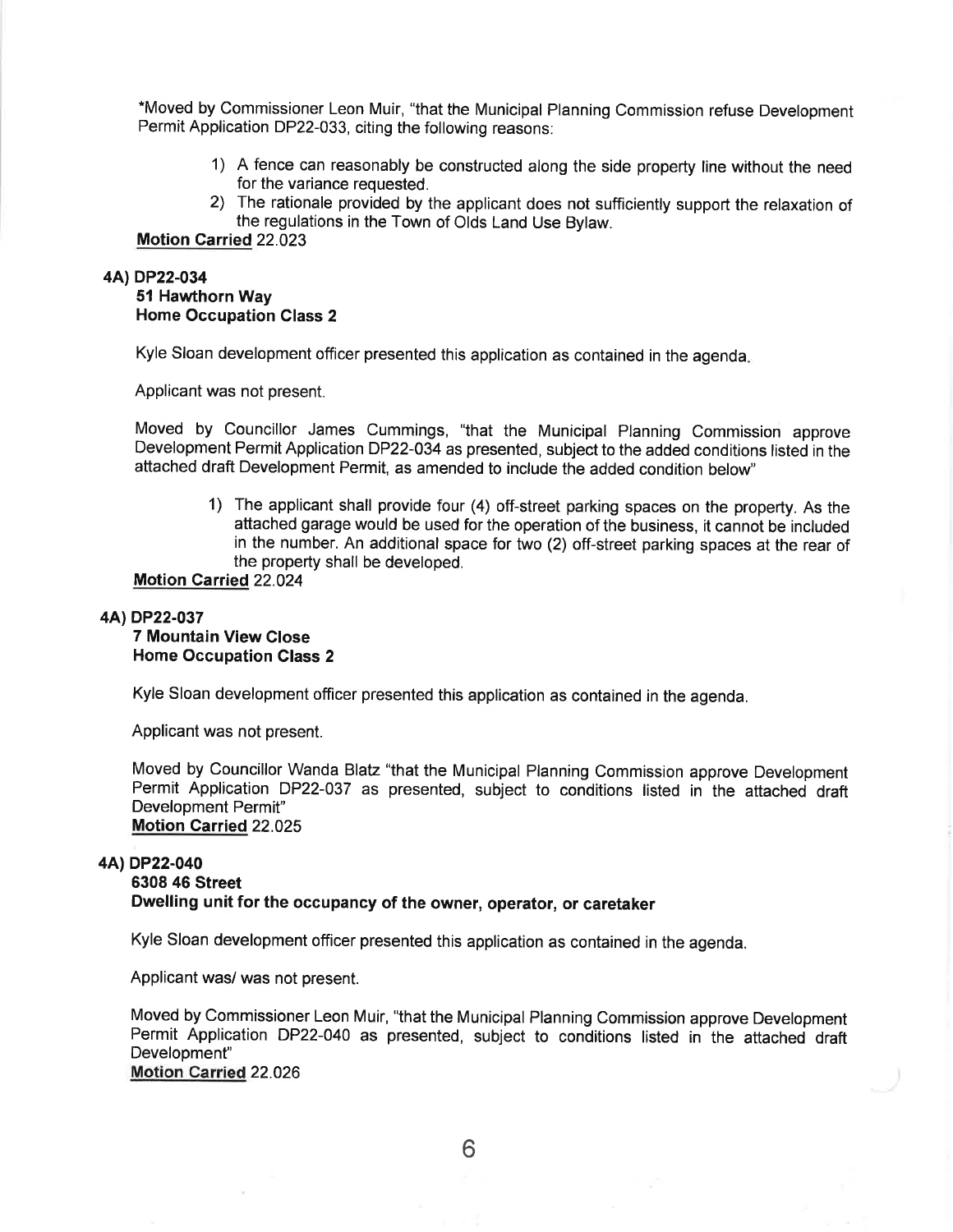## 4Al DP22-042 4410 55 Avenue Accessory Building - Detached garage with variances to setbacks

Kyle Sloan development officer presented this application as contained in the agenda

Applicant was/ was not present.

Moved by Commissioner Leon Muir, "that the Municipal Planning Commission approve Development Permit Application DP22-042 as presented, subject to conditions listed in the attached draft Development Permit" Motion Carried 22.027

## 5. Correspondence and Information

# 5A) March 2022Development & Building Permits and Monthly Building Permit Statistics

Kyle Sloan, Town of Olds Development Officer reported on the list of development and building permit approvals and the building permit statistics for March 2022.

Municipal Planning Commission request administration for quarterly reports dating back 5 years for <sup>a</sup> comparison from year to year for development / building permit trends. Motion Carried 22.028

Moved by Commissioner Leon Muir "that the development and building updates be received as information." Motion Carried 22.029

## 6. Adjournment

The next Municipal Planning Commission meeting will be held May 19,2022, in Council Chambers.

Commissioner Phyllis Horpenuk "moved to adjourn the Municipal Planning Commission meeting at 9:37 a.m.".

Motion Carried 22.030

These Minutes approved  $\forall \alpha \forall 9, 2022$ .

**CHAIRPERSON MARWANNE OVERWATER** 

SCOTT GRIECO SEGRETARY TO THE COMMISSION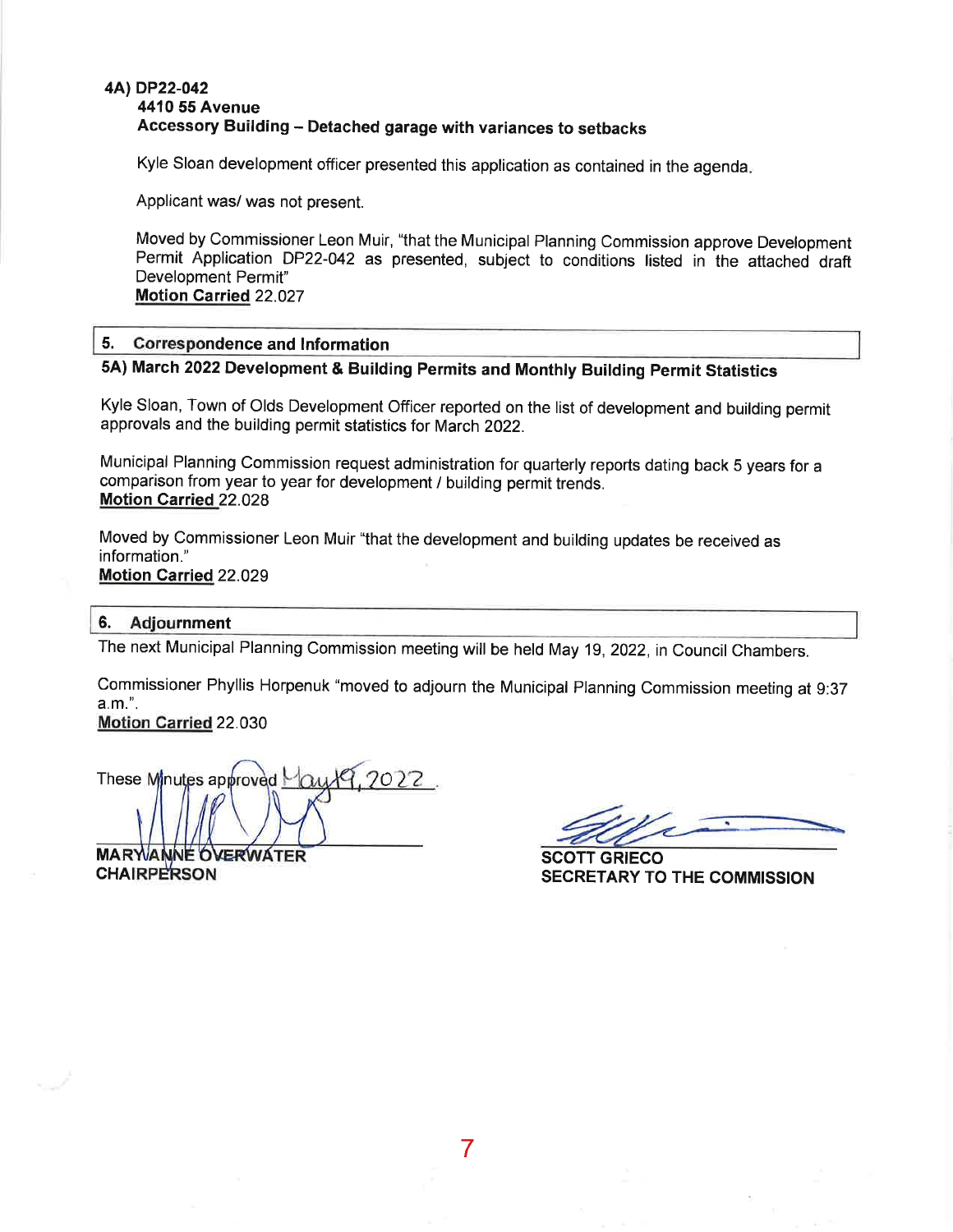

# **Development & Building Permits April 2022**

| Permit# | Roll #   | Owner                                        | Applicant                          | <b>Civic Address</b>      | Lot            | <b>Block</b> | Plan    | <b>Land Use</b><br><b>District</b> | App Description                            | Category                                 | Value of Project |
|---------|----------|----------------------------------------------|------------------------------------|---------------------------|----------------|--------------|---------|------------------------------------|--------------------------------------------|------------------------------------------|------------------|
| 22-020  | 4301900  | <b>Skyline Commercial</b><br>Management      | <b>Five Star Permits</b>           | 4310 50 Avenue            | E              |              | 5892JK  | $\overline{11}$                    | Freestanding &<br><b>Fascia Signs</b>      | Signage                                  | \$27,000.00      |
| 22-034  |          | 3656800 Archie Maaliw                        | <b>Archie Maaliw</b>               | 51 Hawthorn Way           | 39             |              | 0213480 | R1                                 | Class 2                                    | Home Occupation                          |                  |
| 22-035  | 52193900 | Long Sky Developments<br>Ltd.                | Priority Permits Ltd.              | 900-6700 46 Street        | 7              | 12           | 0710120 | $C-SC$                             | Signs at<br><b>McDonalds</b>               | Signage                                  | \$125,822.00     |
| 22-036  | 6020900  | Richardson Bros (Olds)<br>Ltd.               | <b>Stevenson Homes</b>             | 4 Coutts Close            | 59             |              | 1611540 | R1                                 | Detached<br><b>Dwelling</b>                | <b>New Residential</b>                   | \$400,000.00     |
| 22-037  |          | 4402700 Jake & Catharina Enns                | Jake Enns                          | 7 Mountain View<br>Close  | 7              |              | 1518JK  | R1                                 | Class <sub>2</sub>                         | Home Occupation                          |                  |
| 22-038  |          | 2703600 Dennis & Jan Combs                   | <b>G&amp;G Developments</b>        | 5303 50 Avenue            | $\overline{3}$ |              | 0613171 | C <sub>1</sub>                     | Commercial<br>Kitchen                      | Commercial<br>Renovation                 | \$120,000.00     |
| 22-040  | 4605600  | Advanced<br>Telecommunication II             | Alison Caputo                      | 6308 46 Street            | 4B             | 11           | 9811906 | CH                                 | Dwelling Unit for<br>Owner                 | Change of Use                            |                  |
| 22-041  |          | 4513200 Brent & Deborah Collins              | C.C. Homes Ltd.                    | 5613 Sherwood<br>Crescent | 24             | q            | 7711470 | R1                                 | <b>Detached Garage</b>                     | Residential<br><b>Accessory Building</b> | \$35,000.00      |
| 22-042  |          | 4506100 Laura Avison                         | C.C. Homes Ltd.                    | 4410 55 Avenue            | 10             |              | 2183JK  | R1                                 | Detached Garage                            | Residential<br><b>Accessory Building</b> | \$50,000.00      |
| 22-043  |          | 3416600 Manor Investments Ltd.               | <b>Stevenson Homes</b>             | 16 Vireo Avenue           | 7              |              | 1512052 | R1                                 | Detached<br>Dwelling                       | <b>New Residential</b>                   | \$325,000.00     |
| 22-046  | 3104004  | Complete Concrete<br>Services Ltd.           | Complete Concrete<br>Services Ltd. | 4851 58 Street            | 14             |              | 1711160 |                                    | 11 Workshop and<br><b>Storage Building</b> | New Industrial                           | \$115,000.00     |
| 22-048  | 52194100 | Long Sky Developments<br>Ltd.                | The Pit                            | 870-6700 46 Street        | 9              | 12           | 0710777 | C-SC                               | Temporary Patio                            | Commercial<br>Addition                   |                  |
| 22-050  |          | 3416400 Travis Anderson                      | <b>Travis Anderson</b>             | 12 Vireo Avenue           | 5              |              | 1512052 | R1                                 | Garden Shed                                | Residential<br><b>Accessory Building</b> | \$8,000.00       |
| 22-051  | 3500300  | Loblaw Properties West<br>Inc.               | Nejmark Architect                  | 6509 46 Street            |                | lE.          | 4735HB  | <b>CH</b>                          | <b>Fascia Signs</b>                        | Signage                                  |                  |
| 22-052  | 4200100  | 1575435 Alberta Ltd.<br>1927141 Alberta Ltd. | Kelly Quinlan                      | Unit 4, 4530 49<br>Avenue | $\overline{4}$ |              | 7710400 | CHA                                | Fascia & Window<br>Signs                   | Signage                                  | \$2,125.00       |
| 22-053  |          | 4203700 1598375 Alberta Ltd.                 | Craig Sutherland                   | 4520 46 Street            |                | 2A           | 8810024 | <b>CH</b>                          | <b>Temporary Patio</b>                     | Commercial<br>Addition                   | \$6,000.00       |

\$1,213,947.00